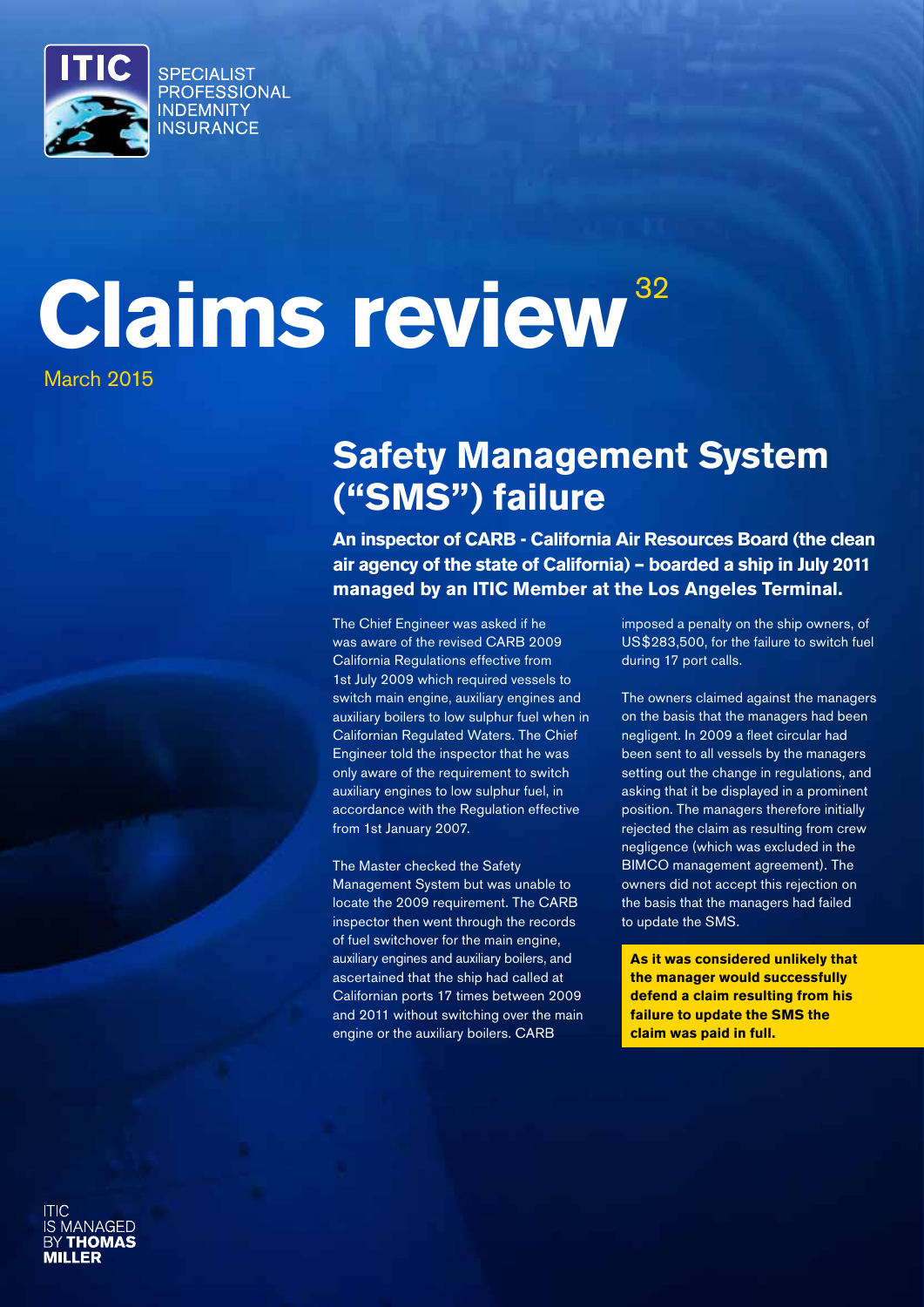#### **Crane costs confusion**

A ship agent was contacted by charterers. The charterers asked the agent to obtain a quote from a local port on how much it would cost to discharge two parcels weighing 70mt using the shore crane. The agent contacted their usual sub-agent in the port, by telephone, and were given an estimate of US\$2,750 per shift, so a total of US\$5,500. This estimate was passed by the agent to the charterer, and on this basis the cargo was fixed.

A few weeks later the agent received a message from the shipping line that the shore crane at the port could only lift 50mt and the parcels were too heavy to be discharged by the ship's crane. The charterers asked the agent to enquire about discharging at another nearby port. The agent was notified that the cost of hiring the shore crane at the next port for the two parcels would be US\$66,382 a difference of US\$60,882. The charterers advised the agent that they had priced and booked the cargo based on the estimated costs provided by the agent and would claim the difference from them.

As the sub-agent had been notified that the two parcels weighed 70mt when the booking was made, ITIC looked to the sub-agent to pay the difference in the discharge costs. However, the sub-agent was able to produce an email, which they had sent to the ship agent before the cargo was fixed, which said:

"CARGO MORE THAN 50 MT, NEW PORT RULES, USE SHIP CRANE OR RORO".

**The ship agent had clearly overlooked the information that they had been provided and as such paid the difference in the costs of US\$60,882, which was reimbursed by ITIC.**



#### **Performance problems**

**Operators of a passenger and ro-ro ferry service appointed a naval architect to design a 45m landing craft ferry. The design was to be based on that of an existing vessel operated by the company.** 

Prior to commencing the design work, the parties entered into a design agreement, under which the naval architect's liability was limited to approximately US\$750,000.

Shortly after the vessel was launched, the operators noticed various issues relating to its performance, including vibration, lack of manoeuvrability and stopping capability. The vehicle loading ramp was also at an excessive angle in certain conditions, making the loading of vehicles difficult and, in some cases, impossible.

The operators took the view that urgent rectification work was required so that improvements could be made before the approaching summer season.

The vessel was dry-docked and third party experts were engaged to provide a report detailing the extent of the problems and their potential cause. Based on the findings of the report, the operators brought a claim against the naval architect for US\$3.5m, alleging that the performance issues were attributable to errors in design. The operators subsequently acknowledged that the naval architect's liability to them was limited to US\$750,000.

ITIC appointed an expert naval architect to inspect the vessel and comment on the extent to which the apparent performance issues could be attributed to design errors. The expert found that the naval architect was at fault, but that the claimant had incurred significantly more costly and extensive rectification work than was necessary.

**ITIC entered into negotiations with the operators in order to resolve the matter. The claim was settled for slightly less than the limit of liability under the contract.**



### **Turbo technical trouble**

An air charter broker received a request to act for a principal who was seeking to charter an aeroplane for a flight two days later from Scotland to Morocco. The broker reviewed the available options for the principal and recommended the use of a small business jet which would offer a short flight time and enhanced comfort. However, the principal wanted a cheaper alternative and the broker instead looked to source a small turbo-prop for the flight.

The broker was unable to identify a suitable aircraft from his normal network. However, a colleague advised of a small operator who they had used before at short notice. This operator did have an aircraft available and the lease agreement was quickly drawn up. As part of his usual due diligence processes, the broker checked the air operator's certificate (AOC) and details of the aircraft registration on the CAA website. He also obtained verbal assurances from the operator that the aircraft met all continuing airworthiness requirements. Shortly after the planned departure time the broker received another call from his principal saying that the aircraft had diverted into East Midlands Airport with a technical defect. The broker eventually made contact with the operator and learnt that the aircraft technical problem was related to a known defect that had been deferred for some time under the provisions of the minimum equipment list. The aircraft was consequently not airworthy for several days while the defect was rectified.

The principal accused the broker of negligence. He claimed that the broker had failed to exercise reasonable care when sourcing the aircraft, and held the broker liable for the costs of leasing an alternative aircraft. ITIC defended the broker's position as it was felt that the broker had acted with all due skill and care, and had taken all the steps that a reasonable broker would have done in such a limited time frame.

**A settlement was eventually reached, but the legal costs incurred were substantial. Both claim and costs were covered by ITIC.**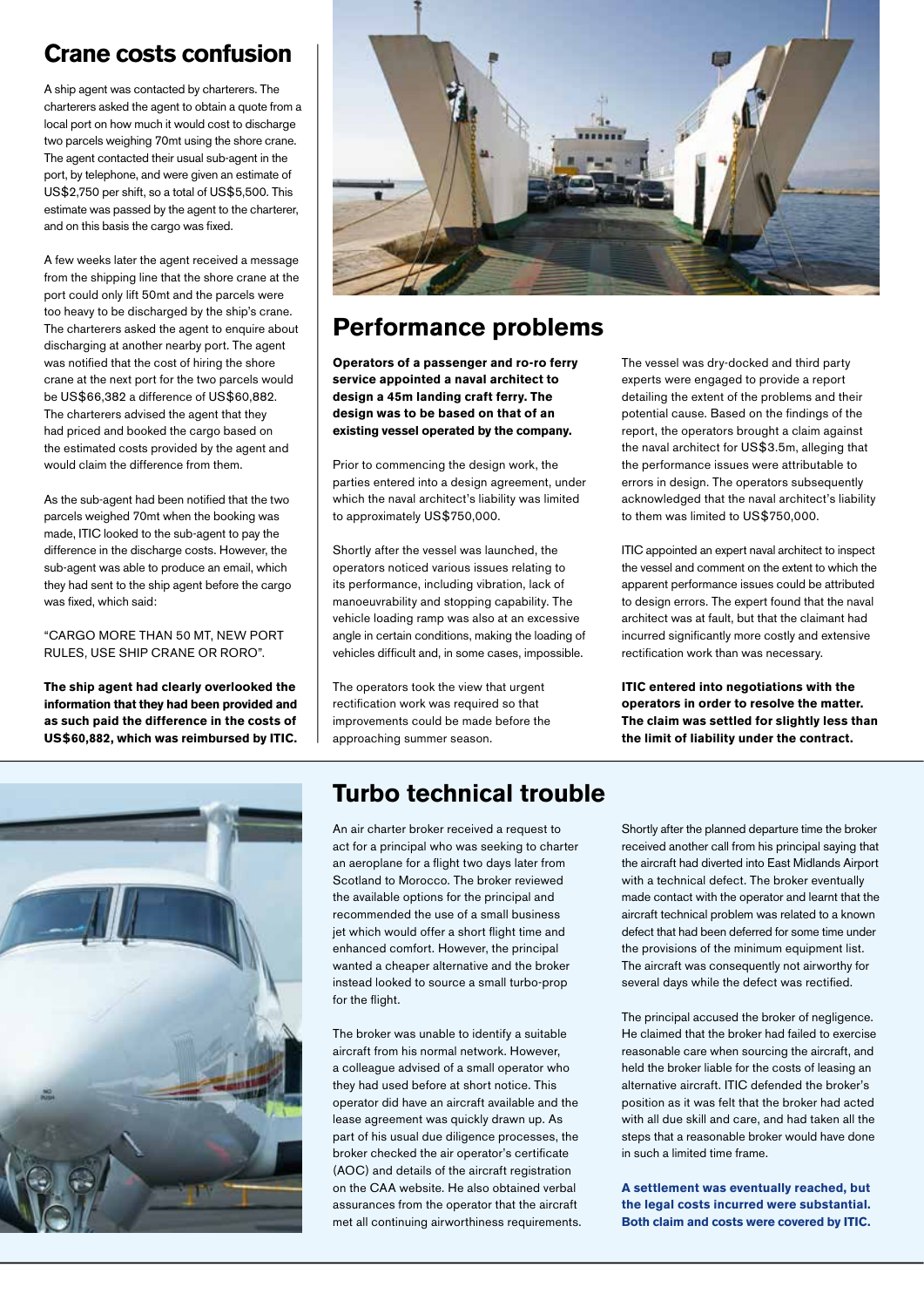## **Architect's oversight**

A naval architect entered into a contract with a shipyard to design the structure and access arrangements for new lifeboats and their davits to be fitted to a specific vessel.

The naval architect undertook the design analysis using data received from the manufacturer of the lifeboats and produced design drawings.

The naval architect understood that the yard would seek classification society approval of these designs before commencing the build work under the terms of the yard's contract with the ship owner.

However, due to time restraints and pressure from the ship owner, the yard decided to commence building prior to obtaining approval from the classification society. The lifeboat support structure was manufactured and installed by the yard according to the naval architect's design. The yard subsequently noticed that the davits were flexing under operation even without the lifeboats.

An internal investigation within the naval architect's office determined that an error had occurred

whereby figures had been entered incorrectly into their computer programme. Information provided by the lifeboat manufacturer in kNm had not been converted into kNmm as required by the naval architect's computer programme. The result was that calculations were out by a factor of 1000. This error was not identified during the naval architect's quality assurance process and as a result, the structural platform, as designed and built, was not fit for purpose.

The yard raised a formal complaint advising the naval architect that the work on the davit support structure had to be rectified because of their error. A few months later they claimed that rectification had cost £347,254.

ITIC assessed the claim and was also able to raise arguments that the contract terms excluded some components of the claim and that the yard should not have commenced construction before the classification society had approved the designs.

#### **A settlement was eventually agreed at £255,000.**



#### **Weight watching**

A firm of agents was asked to book a tractor for shipment from Europe to the Middle East. They quoted a rate based on the weight and realised after the booking was confirmed that they should have quoted a rate based on the cubic meters of the vehicle. The difference was a freight amount of US\$12,500. The agents negotiated with the shipping line, who agreed to reduce the amount they required by US\$5,000. ITIC paid the remaining amount.

#### **Boom and bust**

A liner agent booked a container of calcium hypochlorite to be moved from a port in the Middle East to Europe. Calcium hypochlorite is a dangerous cargo, with an IMO classification of 5.1. The shipping line had sent clear instructions to the agent prohibiting the loading of this cargo, along with a number of other dangerous cargoes. The agent appeared to have overlooked this instruction.

Both the cargo and the container were clearly marked as dangerous cargo, so were shipped on deck as per regulations.

Unfortunately the cargo auto-combusted onboard the vessel and caused damage to four other neighbouring containers, their cargoes and the ship. The total claim was in excess of US\$700,000.

Cargo claims were pursued against the shipping line, who ultimately settled each of the claims out of court. The total cost was US\$130,000, including legal costs. The shipping line held the agent responsible and ITIC reimbursed the agent in full, less the deductible.





### **Commission collection in court**

A ship broker had entered into an exclusive commission agreement with a ship owner, which provided for commission of 5% to be paid to the broker on the sale of any of their fleet of vessels even if sold through another broker. The broker heard that two of the owner's ships had been sold through another broker for EUR 30,300,000 each. The ship owners refused to pay the ship broker's commission of EUR 303,000. Lawyers were appointed and the commission claim was heard before the First Instance Court in January 2013. The court found for the ship broker and awarded the commission of EUR 303,000 plus interest and costs.

The ship owner appealed the decision of the First Instance Court to the Supreme Court, and put forward an allegation that the broker who had initially handled the sale had been incompetent. The ship owner also involved the local ship brokers' association in an attempt to evidence that the broker's employee had fallen short of industry standards. The response of the local association to the questions on competence posed by the ship owners was in favour of the ship broker.

In April 2014, before the expense of a trial in the Supreme Court had been incurred, the ship owner approached the ship broker with an offer of settlement at the commission amount of EUR 303,000 without interest and without the payment of costs. The costs in taking the matter to trial at the Supreme Court were estimated at a further US\$45,000, but ITIC was informed that the particular Supreme Court was always reticent in awarding costs and was unlikely to award more than US\$10,000.

As taking the matter to the Supreme Court would result in additional unrecoverable costs, and the ship broker was willing to forego the interest, ITIC agreed settlement at the commission amount of EUR303,000 plus the costs awarded by the First Instance Court of US\$32,300. The costs incurred in the Supreme Court proceedings were waived.